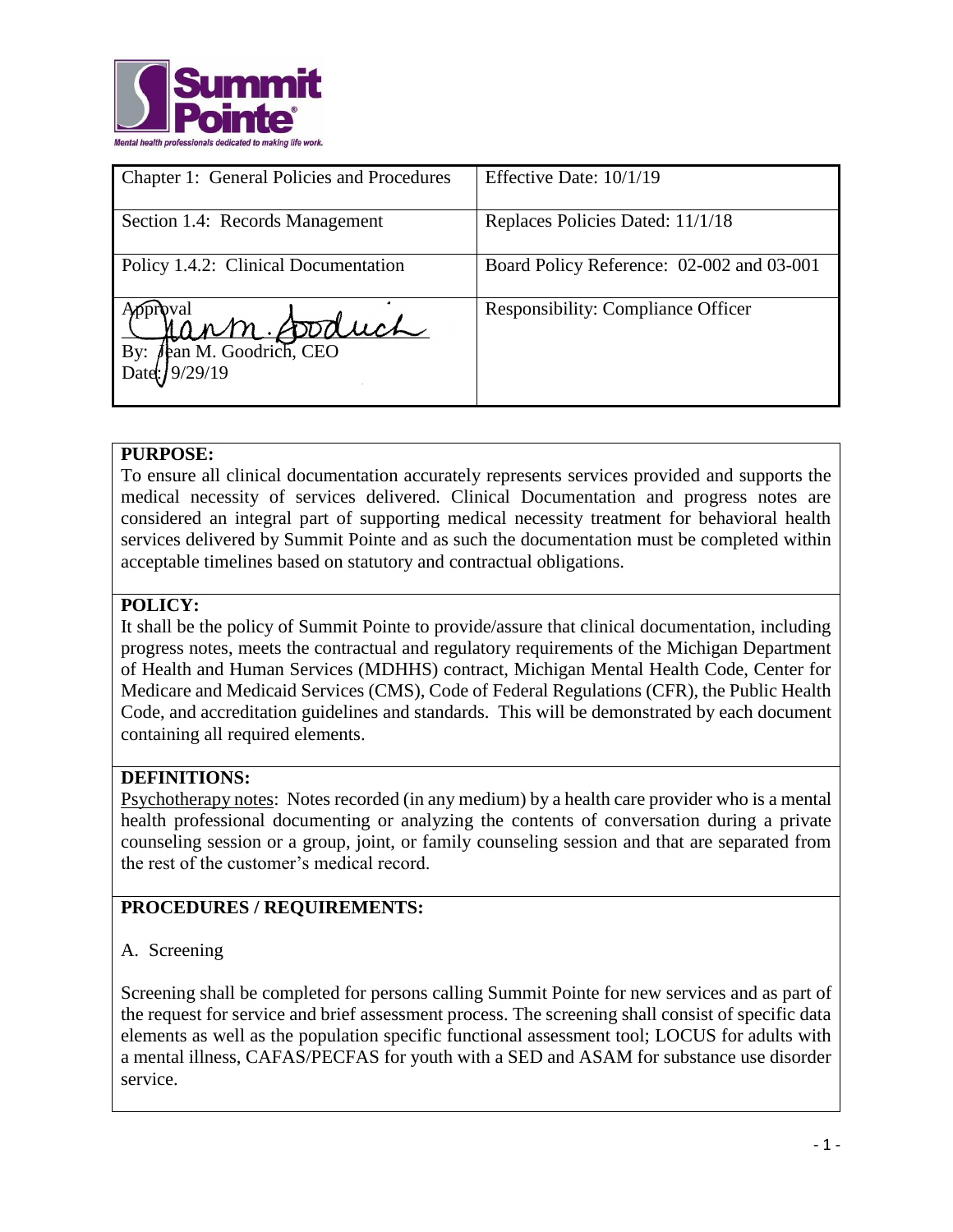B. Clinical assessments will be completed as contractually required based on population of service (SUD, Youth with SED, I/DD, MIA) and shall include all levels of clinical assessment. Standardized assessment tools shall be administered by qualified trained staff only. All initial and annual assessments shall be accessible and available within 30 days of the date of service billed for the assessment. Primary Assessments shall be completed and signed by the clinician.

- a. SUD assessments shall include or be informed by a completed ASAM placement criteria and shall be updated annually or if resuming services after more than six months out of service.
- b. ASAM placement criteria shall be updated when new authorization requests are submitted, and at a minimum of six month intervals.
- c. MIA assessments shall include or be informed by a completed LOCUS. The LOCUS shall be updated annually within 365 days, when an annual update document is completed or when there is a change in level of care.
- d. SED assessments shall include or be informed by a completed Child and Adolescent Functional Assessment Scale (CAFAS) for children ages seven through seventeen years (7-17) and Preschool and Early Childhood Functional Assessment Scale (PECFAS) for ages four through seven (4-7). The CAFAS and PECFAS shall be updated every 3 months and at the time of discharge.
- e. Biopsychosocial assessments shall be updated annually within 365 days of the previous assessment.
- f. The Supports Intensity Scale (SIS) for individuals with I/DD shall be handled according to MDHHS SIS Manual and AAIDD guidelines. The MDHHS SIS Manual indicates completion at least every 3 years. Biopsychosocial assessments for individuals with I/DD shall be updated annually.
- g. I/DD initial assessments shall include information from intellectual assessments completed.

2. Assessments specific to Autism benefits shall be administered according to Medicaid Provider Manual Requirements.

3. Standardized functional assessment tools shall be administered by qualified trained staff only.

4. All Initial and annual assessments shall be accessible and available within 30 days of the date of service billed for the assessment unless otherwise specified in assessment-specific material such as MDHHS SIS Manual.

5. All PIHP reportable functional assessment tools shall be submitted to the SWMBH Data Warehouse in a structured data format within 14 days of completion.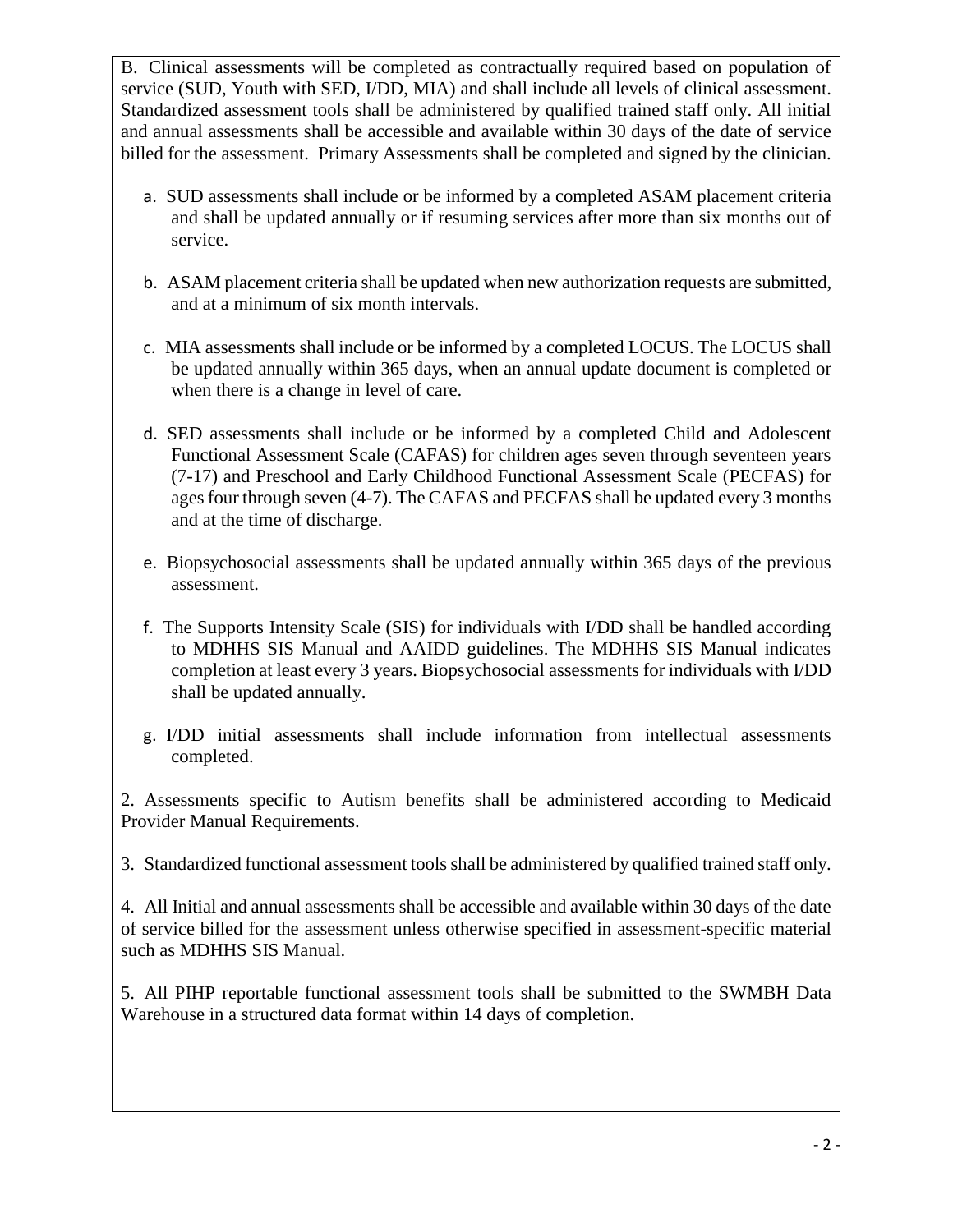### C. Treatment Record Documentation

Summit Pointe's documentation requirements ensure compliance with contractual and regulatory requirements, as well as accreditation guidelines. Summit Pointe believes that consistent, current and complete documentation in the treatment record is an essential component of quality member care. All entries into the treatment record are dated and include the responsible clinician/staff's name who provided the service, professional degree, and relevant identification number if applicable. Any handwritten documents must be legible to persons other than the writer. Any changes to a written record must be corrected by drawing a single line through the error and marked as an error, or dated and initialed or an addendum must be completed to reflect any changes. The member's name, or identification number, must be present at the top of each page of clinical documents. The following content is required to be present in the treatment record, as applicable:

- 1. Customer's name
- 2. Customer's date of birth
- 3. Gender
- 4. Presenting problems, along with relevant and social conditions affecting the member's medical and psychiatric status and the results of a mental status exam
- 5. A medical and psychiatric history, including previous treatment dates, provider identification, therapeutic interventions and responses, sources of clinical data and relevant family information.
	- a. For members 12 and older, documentation should also include past and present use of alcohol and cigarettes, as well as illicit, prescribed and over the counter drugs.
	- b. For child and adolescent members, documentation should contain prenatal and perinatal events, along with a complete developmental history (physical, psychological, social, intellectual and academic).

# D. Treatment Planning

1. All individuals receiving services from Summit Pointe must have a preliminary plan indicating next treatment steps completed as part of the interpretive summary in the primary assessment within 7 days of commencing services or if hospitalized, prior to discharge. A comprehensive strength based individual plan of service completed through a person centered process and written in SMART goal format must be developed within 30 days a reasonable time of completion of the primary assessment.

2. Medicaid. Treatment planning must occur according to the Michigan Medicaid Provider Manual and MDHHS PCP Guideline for every Member receiving Medicaid funded services on at least an annual basis. It is imperative that all persons charged with implementing Individualized Plans of Service (IPOS) and subsequent addendums are promptly and adequately trained when Plans are developed and when there is a change to the IPOS.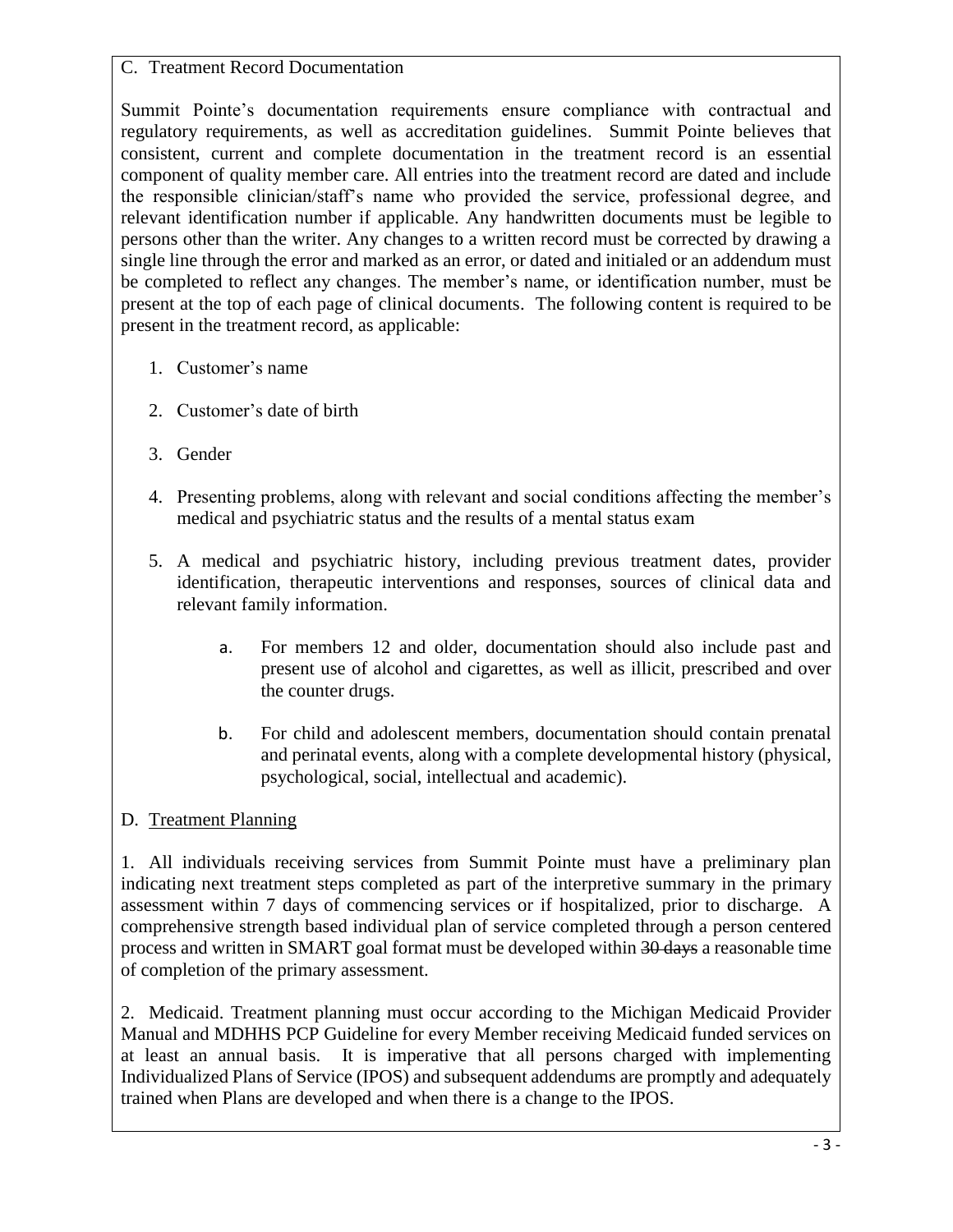3. MI Health Link. For individuals receiving Medicare services through MI Health Link, services must be based on a level II assessment completed by SWMBH and a biopsychosocial assessment and a written plan of care completed by Summit Pointe. The plan of care may be contained in a separate treatment plan document updated at least annually with specific goals and objectives, or documented in progress notes on an ongoing basis in a specifically identified plan statement.

4. Commercial/Third Party: For individuals receiving services funded through a Commercial or  $3<sup>rd</sup>$  Party payor, services must be based on an assessment and a written plan of care completed by Summit Pointe. The plan of care may be contained in a separate treatment plan document updated at least annually with specific goals and objectives, or documented in progress notes on an ongoing basis in a specifically identified plan statement.

# E. Progress Note Documentation

Progress note documentation must correspond to the member's IPOS/plan of care, including current status, progress toward specific goals and objectives addressed during the encounter, and interventions offered by the clinician/staff during the encounter and shall include these mandatory elements:

- 1. Required content
	- a. Customer's Legal Name
	- b. Diagnosis
- 2. Service Data
	- a. Service Provided
	- b. Clinician/staff member providing the service
	- c. Clinician/staff member licensure/credentials
	- d. Other persons present during the service (exclusion names of other customers)
	- e. Location or method of delivery (office, home, community, school, long term care facility, hospital, telephone)
	- f. Date of service
	- g. Start and stop time of the encounter (duration)
- 3. Description of Service
	- a. Presenting problems, treatment modality, customer response to treatment
	- b. Goal(s) and/or objectives of the IPOS addressed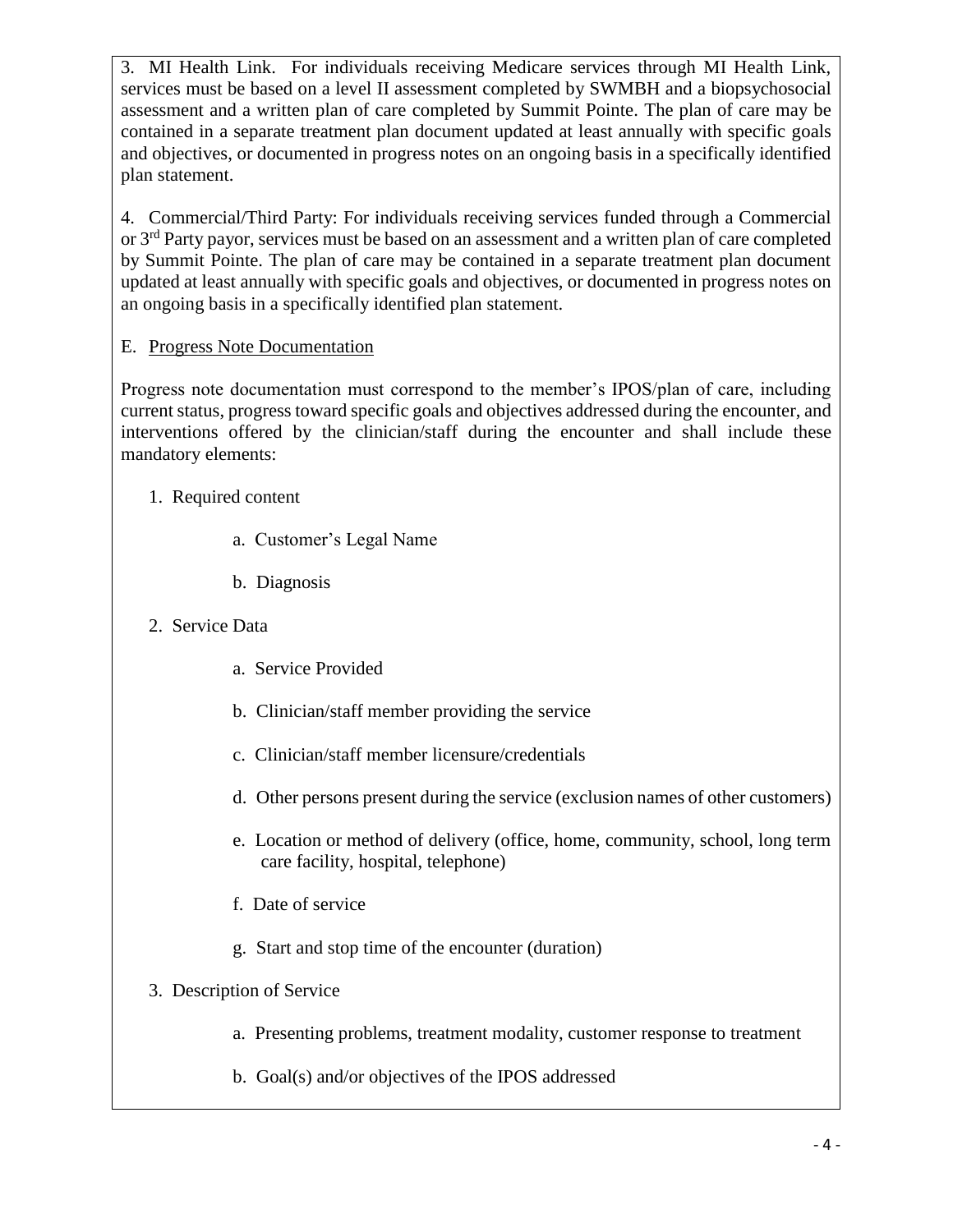- c. Member's strengths and limitations in achieving treatment plan goals and objectives d. Treatment interventions that reflect consistency with those goals and objectives e. Progress toward desired outcome or lack thereof f. Current status of the customer g. Future treatment recommendations h. Continuity and coordination of care activities as appropriate i. Dates of follow up appointments or, as applicable, discharge plans are noted j. Specific clinician/staff interventions offered during the service contact 4. Excluded Content a. Progress notes for psychotherapy should not include psychotherapy notes as defined under HIPAA in 45 CFR Part 164, subpart E, section 501 b. Content from psychotherapy notes that can be included in the record are limited to the following: i.Medication prescription and monitoring ii.Counseling session start and stop times iii.The modality and frequency of treatment provided iv.Results of clinical tests v.Summary of any of the following: diagnoses, functional status, treatment plan, symptoms, prognosis, and/or progress to date 5. Service documentation or progress notes must be completed and be part of the customer record within a reasonable time period after the delivery of the service, and prior to the submission of the claim or encounter. F. Signatures- (Also refer to Authentication of Entries Procedure.) 1. All documents must be signed by all professionals participating in the service. a. If a session is facilitated by two professionals; one may write and sign a progress note for an individual customer; the other should sign-off on the
	- b. All signatures must include all of the professionals' credentials and date.

progress note documenting their participation in the service.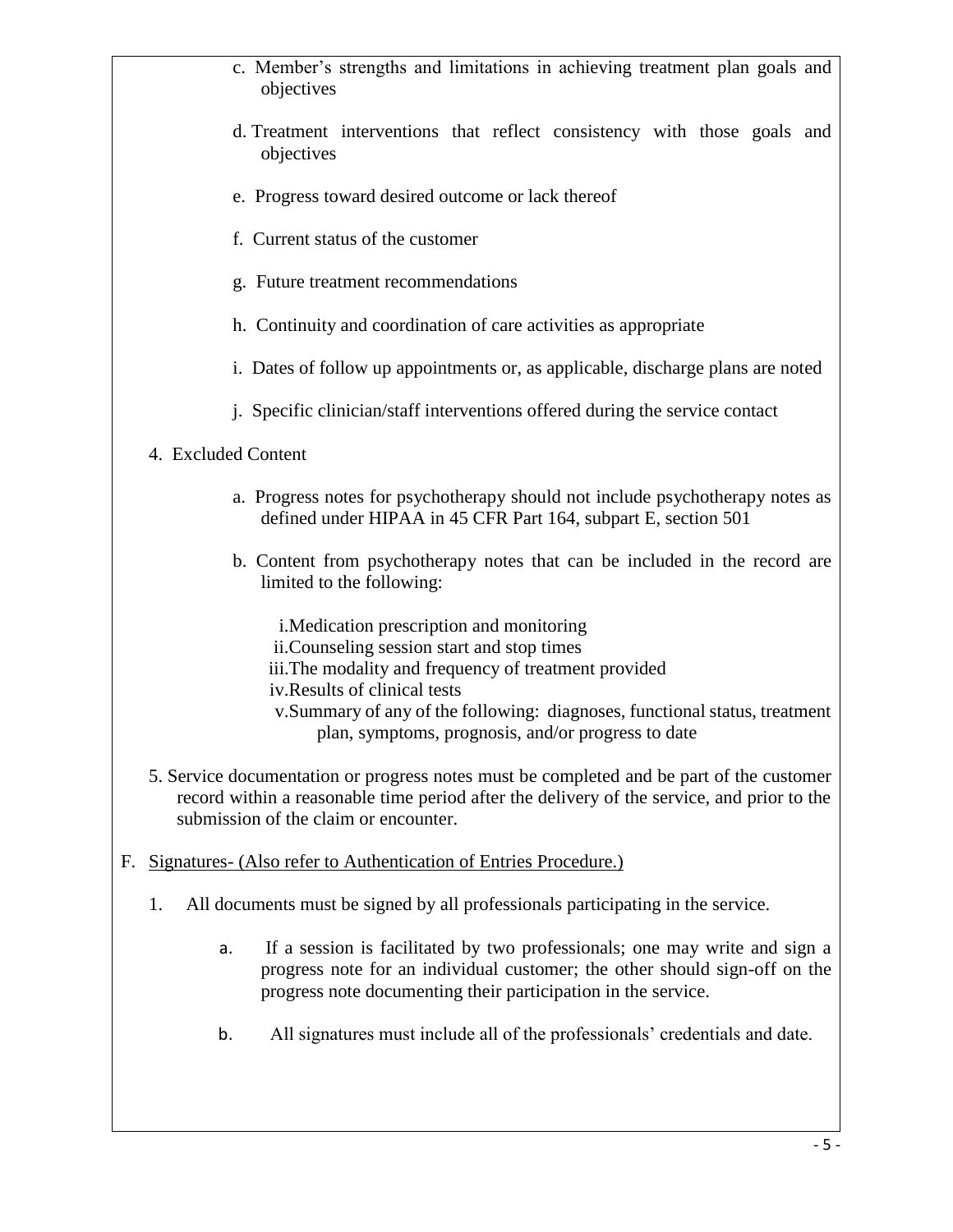- 2. Legal Signature *-*The signature of the individual recorded in the signature register.
- 3. Electronic Signature *-* Mechanically affixing the name of the individual who authored/dictated typewritten documents in order to signify the name of the person who authored/dictated the report.
- 4. All signatures must include at least the first initial, surname, and credentials/title.

# G. Correcting Errors

- 1. Errors in hard-copy clinical documents must be corrected using one of the following methods:
	- a.Prior to completion of a clinical document, the writer may destroy the document, the document with the error, and draft a new document.
	- b.Completed and signed clinical documents or clinical documents drafted by another professional should not be destroyed. Errors on these documents should be corrected with a single line through the error so that the original entry is still legible. The person correcting the error must initial and date the correction.
	- c.At no time should an error on a document be covered with correction fluid/paper or completely blacked out, so that the original entry is not legible.
- 2. Modification/errors to the electronic medical record may be addressed as follows:
	- a.If the document has not been electronically signed, the document is still "in progress" and the author can continue to make modifications as necessary.
	- b.If the document has been electronically signed, the author has up to two weeks after the effective date to make modifications using the edit feature.
	- c.If the document has been electronically signed/completed and it is beyond the two week time frame for edit, staff should contact the Compliance Director who will review the request, make a determination, and coordinate as needed.
- 3. Correction fluid (white-out) shall not be used in clinical records.

# H. Change in Condition

- 1. A change in the customer's condition may require a change in the Plan of Service. In this situation, the following processes should be followed:
- 2. An updated Assessment or periodic review must be completed to document the clinical necessity for the change in service.
	- a.When applicable, the documentation should include the customer's new diagnosis and document the reason for the change in diagnosis.